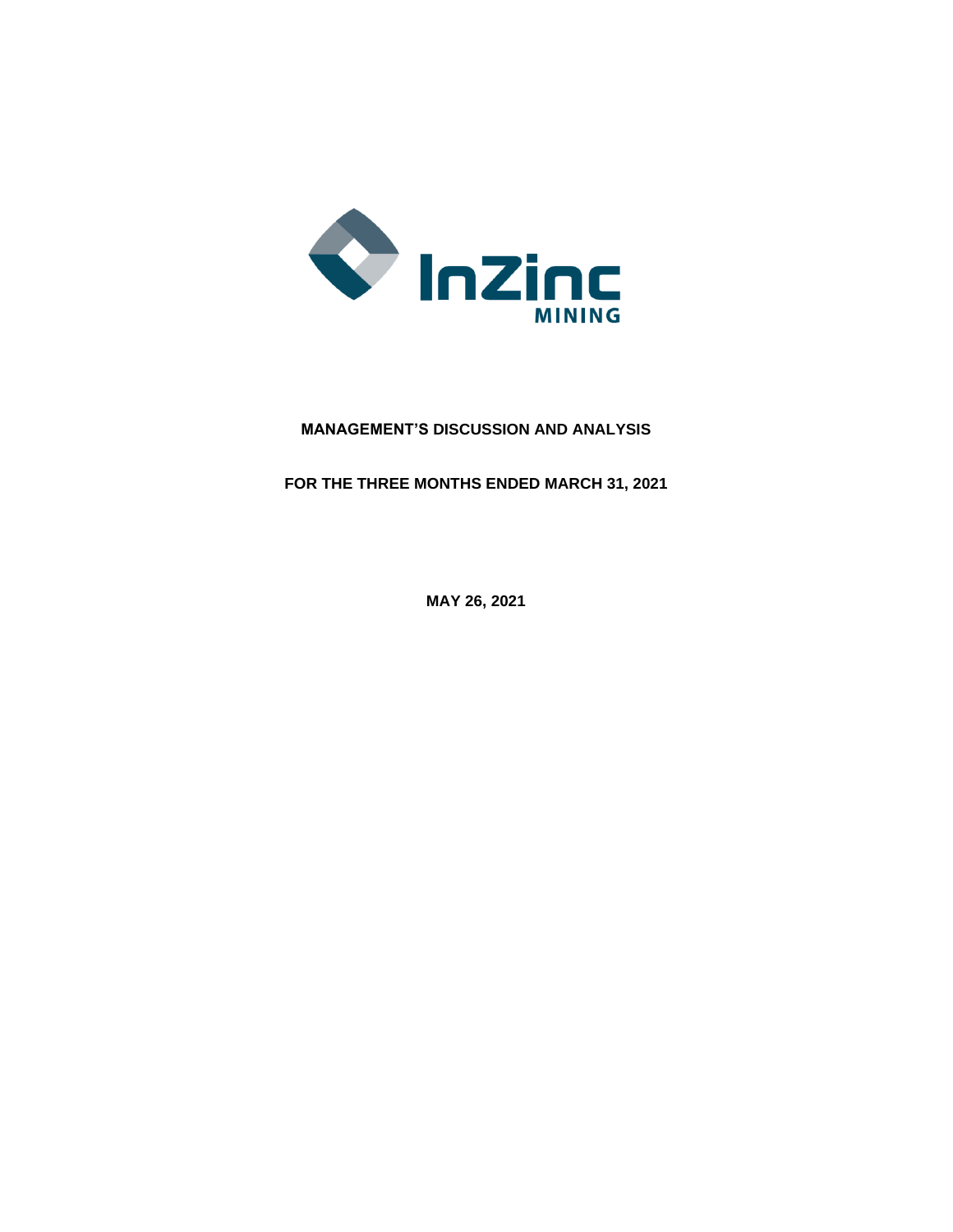### **Description of Management's Discussion and Analysis**

The purpose of this Management's Discussion and Analysis ("MD&A") is to explain management's point of view regarding the past performance and future outlook of InZinc Mining Ltd. (the "Company"). This report also provides information to improve the reader's understanding of the condensed interim consolidated financial statements and related notes for the three months ended March 31, 2021 as well as important trends and risks affecting the Company's financial performance and should therefore be read in conjunction with the audited consolidated financial statements of the Company for the year ended December 31, 2020. Those financial statements are prepared in accordance with International Financial Reporting Standards ("IFRS") as issued by the International Accounting Standards Board. All amounts in the financial statements and in this MD&A are expressed in Canadian dollars, unless otherwise indicated. The following discussion is dated and current as of May 26, 2021 . This MD&A contains forward-looking information and statements which are based on the conclusions of management. The forward-looking information and statements are only made as of the date of this MD&A.

The Company's certifying officers, based on their knowledge, having exercised reasonable diligence, are also responsible to ensure that these filings do not contain any untrue statement of a material fact or omit to state a material fact required to be stated or that is necessary to make a statement not misleading in light of the circumstances under which it was made, with respect to the period covered by these filings, and these financial statements together with the other financial information included in these filings. The Board of Directors approves the financial statements and MD&A and ensures that management has discharged its financial responsibilities. The Board's review is accomplished principally through the Audit Committee, which meets periodically to review all financial reports, prior to filing.

Additional information on the Company is available on SEDAR and at the Company's website, www.inzincmining.com.

#### **Forward-Looking Statements**

Certain disclosures contained in this MD&A may constitute forward-looking information. This is information regarding possible events, conditions or results of operations of the Company that is based upon assumptions about future economic conditions and courses of action which is inherently uncertain. All information other than statements of historical fact may be forward-looking information.

Forward-looking information is subject to a variety of risks and uncertainties which could cause actual events or results to differ from those reflected in the forward-looking statements, including, without limitation, risks and uncertainties relating to the interpretation of drill results and the estimation of mineral resources, the geology, grade and continuity of mineral deposits; the outbreak of an epidemic or a pandemic, including the recent outbreak of the novel coronavirus (COVID-19), or other health crisis and the related global health emergency affecting workforce health and wellbeing; and the possibility that future exploration and development results will not be consistent with the Company's expectations. Some other risks and factors which could cause results to differ materially from those expressed in the forward-looking information contained in this MD&A are described under the heading "Risks and Uncertainties".

Readers are cautioned that any such listings of risks are not, and in fact cannot be, complete. Although the Company has attempted to identify important factors that could cause actual events and results to differ materially from those described in the forward-looking information, there may be other factors that cause events or results to differ from those intended, anticipated or estimated. The Company believes the expectations reflected in the forward-looking information are reasonable but no assurance can be given that these expectations will prove to be correct and readers are cautioned not to place undue reliance on forward-looking information contained in this MD&A.

The forward-looking information contained in this MD&A is provided as of the date hereof and the Company undertakes no obligation to update publicly or revise any forward-looking information, whether as a result of new information, future events or otherwise, except as otherwise required by law. All of the forward-looking information contained in this MD&A is expressly qualified by this cautionary statement.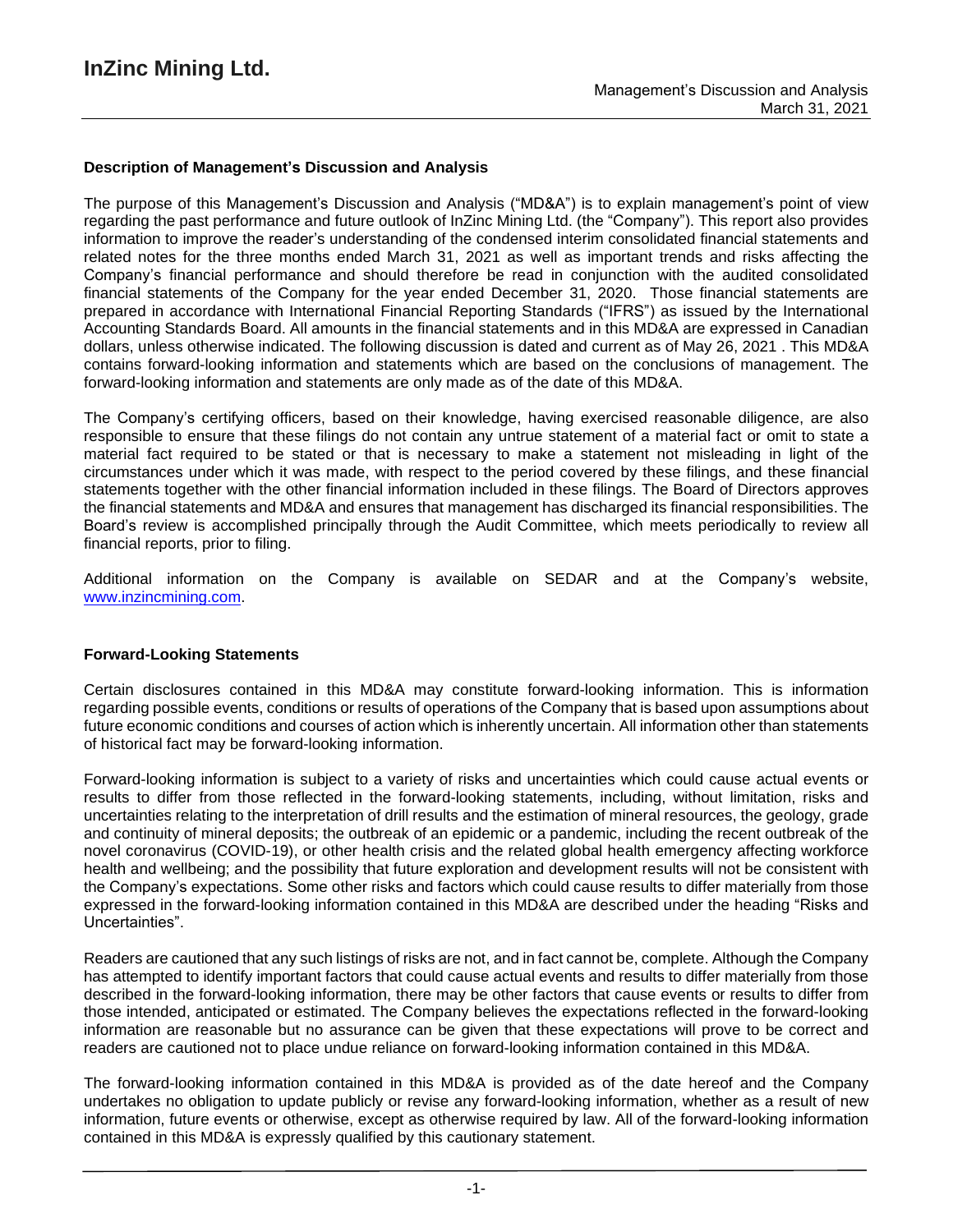## **Description of Business**

The Company is incorporated under the Canada Business Corporations Act and is listed on the TSX Venture Exchange ("TSX-V") under the trading symbol IZN. It was renamed from Lithic Resources Ltd. on February 18, 2014. The principal business of the Company is the acquisition, exploration and development of mineral properties ("exploration and evaluation assets"), either solely or through joint ventures and options.

To date the Company has not generated any revenues.

### **Discussion of Operations**

The Company currently holds two active mineral properties at varying stages of exploration and advancement. The Company's West Desert Zinc Property (100% interest) ("West Desert"), formerly known as the Crypto Zinc Property, is located in western Utah and the early stage Indy Zinc Property (100% option) ("Indy") is located in central British Columbia. Both properties are well located for potential development with proximal access to power, roads and rail infrastructure. In addition to exploring its existing properties, the Company is engaged in a continuing review of other properties and projects for possible acquisition.

In 2014, the Company announced the results of a positive Preliminary Economic Assessment ("PEA") on the Company's West Desert ("WD") deposit located approximately 160 km south west of Salt Lake City, Utah. The PEA, based on conventional bulk underground mining and processing, estimated an after-tax NPV (8%) of US\$258 million and IRR of 23% over a 15-year mine life assuming base case long term metal prices (*US\$; zinc = \$1 /lb, copper =* \$3/lb, iron = \$105/t, indium = \$600/kg, silver = \$21/oz, gold = \$1,300/oz). The 2014 PEA outlined an indicated resource of 13.0 million tonnes grading 2.16% zinc, 0.23% copper, 33 g/t indium and 48% magnetite, plus an inferred resource of 46.0 million tonnes grading 1.76% zinc, 0.22% copper, 24 g/t indium and 48% magnetite. The 2014 PEA highlighted continued exploration as an integral part of further work leading to a Prefeasibility Study at West Desert.

For additional information on the West Desert PEA please refer to the Company's press release dated April 1, 2014 and the Company's report entitled "Technical Report on the West Desert Zinc-Copper-Indium-Magnetite Project, Preliminary Economic Assessment, Juab County, Utah" at [www.inzincmining.com](http://www.inzincmining.com/) or [www.sedar.com.](http://www.sedar.com/)

Indy is located approximately 100 km southeast of the city of Prince George, the major hub for transportation and heavy industry in central BC. The property consists of approximately 11,000 hectares covering a 25 km strike of Cambrian to Mississippian aged sedimentary rock formations prospective for sedimentary hosted zinc deposits.

West Desert and Indy are at the exploration stage and have not generated any revenues. At March 31, 2021, the Company had not yet achieved profitable operations and has a deficit of \$17,170,015 (December 31, 2020 - \$17,171,397).

Since the Company's properties are at the exploration stage, it does not have operations or operating results in the conventional use of the terms. The Company's financial success will ultimately be dependent upon finding economically recoverable mineral reserves, confirmation of its interest in those reserves and its ability to obtain the necessary financing to profitably produce those reserves. Further information on the Company's properties can be found on the Company's website at [www.inzincmining.com.](http://www.inzincmining.com/)

Wayne Hubert, the Company's CEO, has announced he will be stepping down. To ensure a seamless transition, Wayne will continue as CEO and will remain an active board member.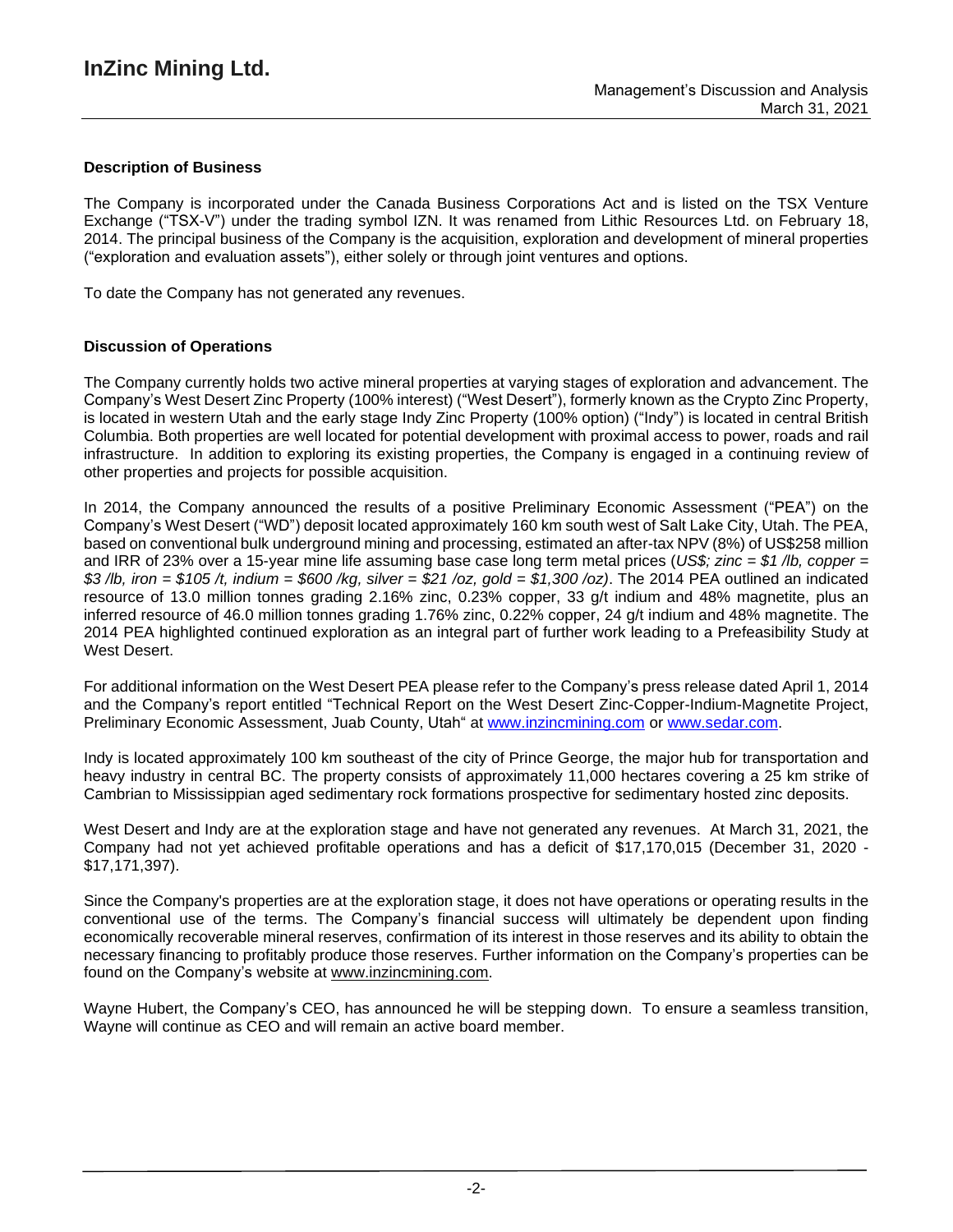## **Mineral Properties**

### West Desert

West Desert (100%), located in northwestern Utah, is an advanced stage zinc-copper-indium-iron deposit which is open for expansion. A Preliminary Economic Assessment (PEA) completed in 2014 returned positive results and concluded that resource additions, particularly in shallower areas, could further improve the economics of the project. In 2018, drilling discovered new mineralization to the immediate west of the WD deposit including intersections of 15.4 m grading 6.3% Zn, 0.1% Cu, 67 g/t In and 6.8 m grading 16.5% Zn, 0.3% Cu, 60 g/t In, 14 g/t Ag. Additional drilling is required to delineate this important new mineralization.

In May of 2005, the Company signed an agreement to purchase a 100% interest in the Property from EuroZinc Mining Corporation ("EuroZinc") in exchange for 1,500,000 shares and \$25,000 in cash. Certain claims comprising the Property are subject to a 1.5% net smelter returns royalty ("NSR") and a future cash payment (\$1,000,000 upon completion of financing necessary for production) currently held by Osisko Gold Royalties Ltd. (formerly Vaaldiam Mining Ltd). Since the 2005 acquisition from EuroZinc, the Company has acquired, either wholly or in part, several additional claims.

West Desert comprises 4,258 acres and is located about 160 km southwest of Salt Lake City. Early mining activity includes the historic Fish Springs Mining District from which recorded production of 2,700,000 oz of silver occurred from the late 19th century through the mid-1950's. These high-grade silver-lead replacement deposits produced about 20,300 tons grading 128 ounces silver per ton (4,389 gpt) and 44% lead. To the west of these workings, the larger WD deposit was discovered in the 1960's and was originally explored for its iron potential. Drilling campaigns in the 1980's, 1990's and by the Company in 2007 - 2008 subsequently outlined the large zinc resources currently hosted in the WD deposit. The property is crossed by a power-line, is easily accessible by road and has railheads within 90 km.

The WD deposit is a significant carbonate replacement deposit, similar in many respects to the deposits comprising the world class Bingham, Park City and Tintic mining districts located some 130 km to the east. Zinc mineralization at West Desert is concentrated in two contiguous zones, known as the Main and Deep (CRD) Zones hosted in a sequence of Cambrian to Ordovician carbonate rocks cut by a quartz monzonite intrusive of Late Eocene age. The Main zone is generally oxidized to a maximum depth of about 250 m. The general distribution of mineralization on the West Desert property shows zoning similar to that in typical porphyry/CRD systems, with an inner zone of molybdenum-rich mineralization grading outwards through copper and zinc, then lead, silver and manganese with increasing distance from the intrusive.

From 2006 to 2010, the Company completed geophysical surveys, metallurgical studies and over 10,000 m of diamond drilling. In September 2010, the Company completed a PEA of the West Desert project. In 2014, the Company completed a revised PEA of the West Desert project which supersedes all earlier reports.

#### *Highlights of 2014 PEA*

- After-tax NPV (8%) of US\$258 million, IRR of 23% and payback of 3.7 years assuming base case long term metal prices (US\$; zinc = \$1 /b, copper = \$3 /b, iron = \$105 /t, indium = \$600 /kg, silver = \$21 /oz, *gold = \$1,300 /oz)*
- conventional bulk underground mining of sulphide resources
- 2.37 million tonnes per year mined over a 14.8-year mine life
- conventional processing to produce three clean concentrates
- zinc recoveries of 92% into a concentrate grading 55% zinc and containing high levels of indium
- copper recoveries of 74% into a concentrate grading 29% copper with payable levels of silver and gold
- average annual production of 107.9 million lbs zinc, 9.9 million lbs copper and 1.0 million tonnes iron concentrate (magnetite)
- initial and life-of-mine capex of US\$247.4 million and US\$388.9 million, respectively
- good potential for resource expansion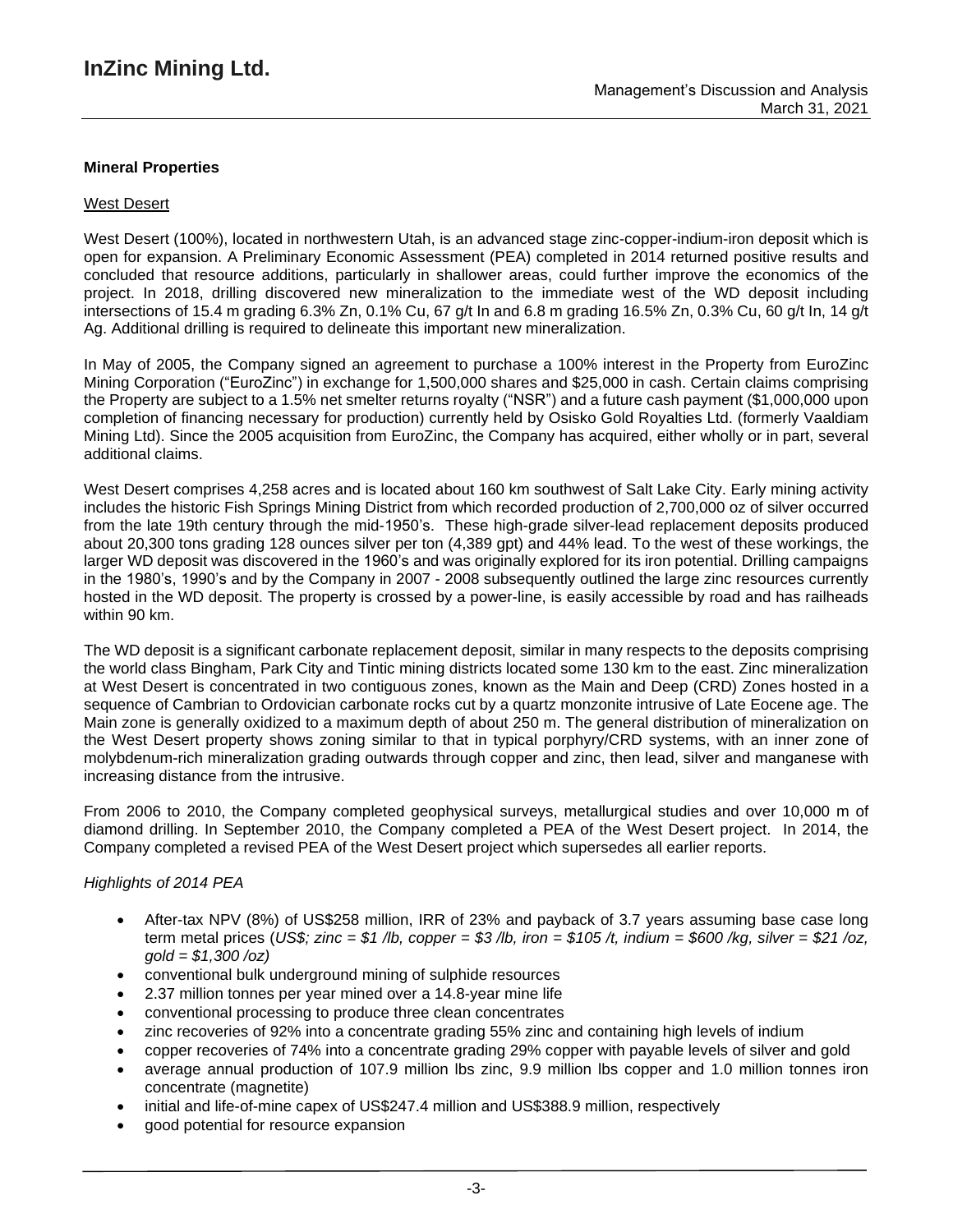### West Desert (cont'd…)

For additional information on the West Desert PEA please refer to the Company's press release dated April 1, 2014 and the Company's report entitled "Technical Report on the West Desert Zinc-Copper-Indium-Magnetite Project, Preliminary Economic Assessment, Juab County, Utah" at [www.inzincmining.com](http://www.inzincmining.com/) or [www.sedar.com.](http://www.sedar.com/)

Note: The PEA is considered preliminary in nature. It includes Inferred mineral resources that are considered too *speculative to have the economic considerations applied that would enable classification as mineral reserves. There* is no certainty that the conclusions within the PEA will be realized. Mineral resources that are not mineral reserves *do not have demonstrated economic viability.*

### *2018 Programs*

In April 2018, the Company commenced diamond drilling. Geophysical surveys, completed in January 2018, supported target selection and corresponding drill hole locations over the exploration area.

On June 6, 2018 and August 27, 2018, the Company reported results of the drill program. The Company completed five deep holes totaling 3,279 m which focused on exploration and expansion of the large zinc resources outlined in the West Desert PEA.

### *Highlights of the 2018 Drill Program*

- Drill hole WD18-01, drilled west of the existing deposit, intersected a thick interval of 15.4 m of 6.3% Zn, 0.1% Cu and 67 g/t In at 340 m below surface and approximately 60 m west of the known boundary of the existing sulphide resources.
- WD18-05, drilled below WD18-01, intersected shallow, high grade sulphide mineralization over 6.8 m averaging 16.5% Zn, 0.3% Cu, 60 g/t In and 14 g/t Ag at a downhole depth of 142 m. The hole was drilled to the west of existing sulphide resources.
- WD18-02, drilled to the east of the existing resources and 400 m to the east of WD18-01, intersected multiple, narrow high grade zones including 1.5 m of 11.6% Zn, 0.1% Cu, 4 g/t In and 53 g/t Ag and established the eastward expansion potential of the CRD (Deep) zone by 175 m to the east.
- WD18-03, drilled 1.27 km to the east of WD18-01, intersected high grade silver mineralization 320 m beneath the historic Utah silver mine with a narrow intercept of 0.3 m of 1,402 g/t Ag, 1.2 g/t Au and 44.5% Pb.
- WD18-04, drilled 120 m to the west of WD18-01, intersected 1.8 m of 8.6% Zn and 339  $\alpha/t$  In at 206.7 m downhole in a thick oxidized interval suggestive of deeper sulphide mineralization below.

The Company has received the necessary permits to complete an additional phase of drilling which is designed target the thicker higher grade western expansion potential discovered in the 2018 program.

#### *2021 Expenditure Requirements*

An estimated total of US\$33,000 is required in 2021 to keep the claims and leases comprising West Desert in good standing.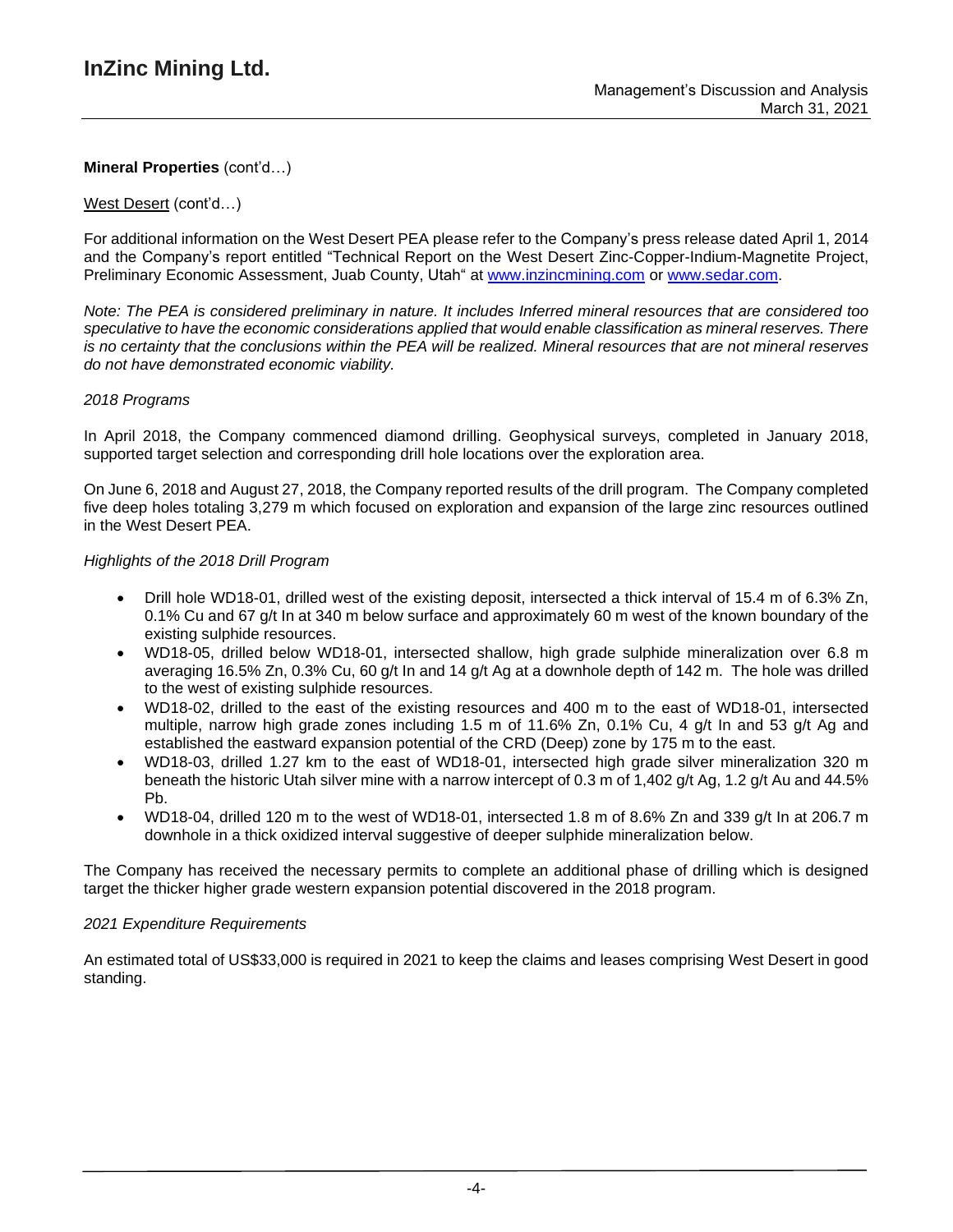## West Desert (cont'd…)

Subsequent to March 31, 2021, the Company entered into an option agreement (the "Option Agreement") with American West Metals Limited ("American West"), a private Australian company, pursuant to which the Company granted an option ("Option"), subject to an indium royalty in favour of the Company, to earn a 100% interest in West Desert. To earn its interest, America West is required to pay USD \$500,000 on the effective date (the "Effective Date"); pay \$1,000,000 within 30 days of American West listing its shares on the Australian Securities Exchange ("ASX") or 12 months after the Effective Date, whichever is earlier; pay USD \$1,500,000 upon the announcement by American West to the ASX of a completed Prefeasibility Study for West Desert or 24 months after the Effective Date, whichever is earlier; and issue \$2,500,000 by way of shares of American West ranking equally with the shares of American West issued under their initial public offering ("IPO") (the "Consideration Shares") of American West. If American West has not listed on the ASX within 12 months of the Effective Date, the Company may elect to receive \$1,250,000 in cash from American West in lieu of Consideration Shares. If American West has not completed the IPO on the ASX within 24 months of the Effective Date, the Company may elect to receive \$2,500,000 in cash in lieu of Consideration Shares.

Upon American West having paid the cash payments above and either having delivered the Consideration Shares or having paid the applicable cash payment in lieu of delivering Consideration Shares, American West may exercise the Option and acquire West Desert. The Company will receive 50% of the revenue from the sale of indium mined from West Desert determined on a NSR basis in accordance with generally accepted industry practice. American West will have the right to reduce the NSR to 25% by paying the Company USD \$5,000,000 in cash at any time prior to the first sale of indium from the project.

During the Option period, American West will be the operator of West Desert. If payments referred to above are not paid when due and American West does not rectify the failure within 45 days, the Company has the right to terminate the Option Agreement and American West shall surrender West Desert promptly to the Company.

Effective Date is defined as the date that is the second business day following the latest of the dates on which the Company receives all necessary regulatory and shareholder approval. The Option Agreement is subject to, among other things, regulatory and shareholder approval.

## Indy

The Indy Sedex exploration project, located in central British Columbia, covers a 25 km strike length (11,000 Ha) of Cambrian to Mississippian aged sedimentary rocks with district scale discovery potential for Sedimentary Exhalative (Sedex) type deposits. Sedex deposits are rare, formed in clusters and only in certain sequences of sedimentary rocks in specific geologic periods. They represent some of the largest known zinc deposits in the world. In western North America, the best located Sedex deposits have now been depleted.

In 2018, an initial drill program discovered Sedex-type mineralization at one of four large areas of strongly anomalous soil geochemistry on the project. In 2019, to further evaluate this expansive property and prioritize the numerous areas of interest, the Company completed extensive soil geochemical sampling and mapping programs. Over 5 km of un-tested multi-element soil geochemical anomalies and associated pathfinder elements typical of Sedex type deposits are now defined.

Indy is located approximately 100 km southeast of the city of Prince George, British Columbia. The property is 85 km south of the CNR transcontinental railway and 65 km south of the Yellowhead highway at elevations ranging from 950 m to 1300 m. The property is accessed by well-maintained Forest Service roads.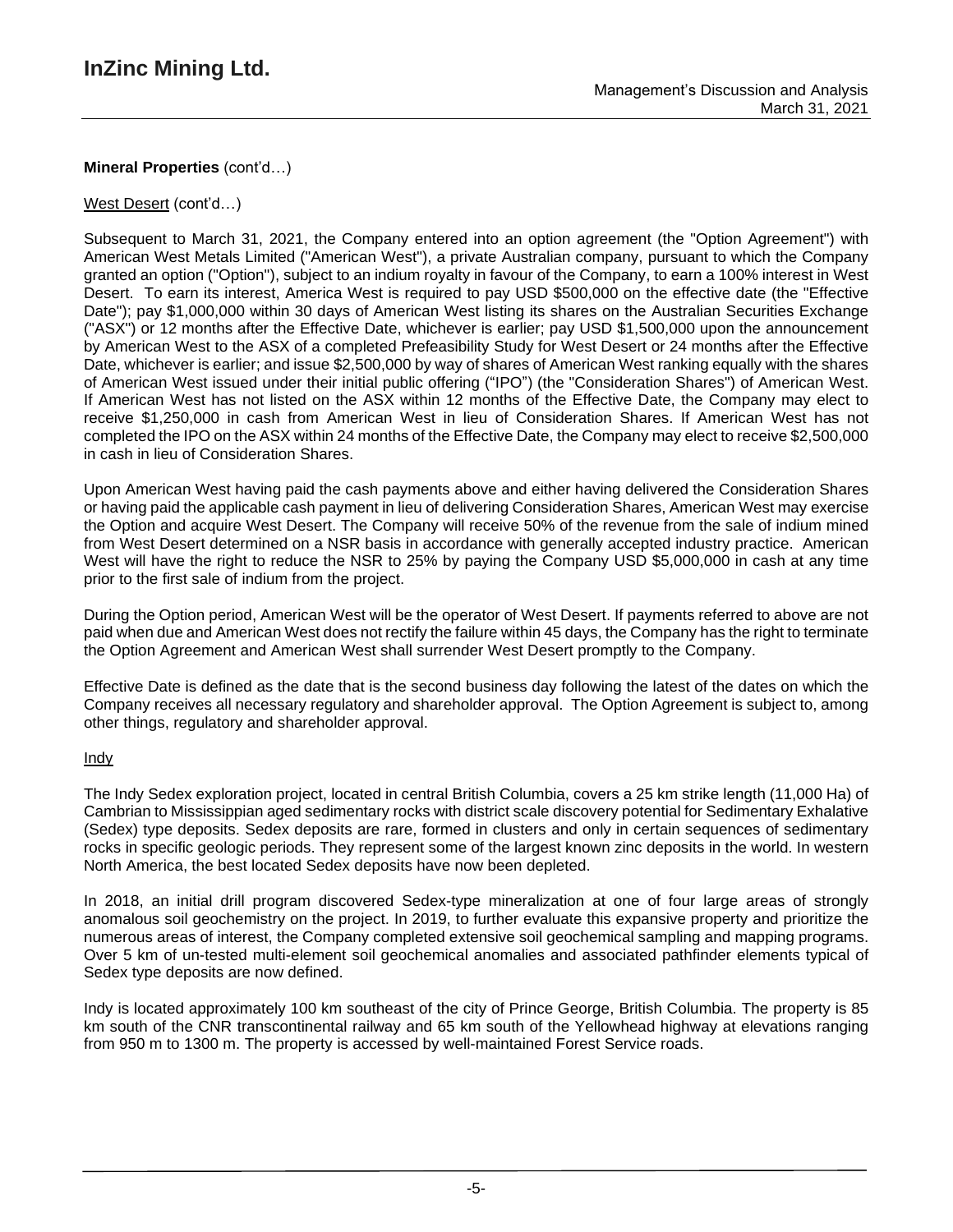## Indy (cont'd…)

On October 17, 2016, subsequently amended April 2, 2020, the Company entered into an option agreement to acquire a 100% interest in Indy from Pac Shield Resources Inc. ("PSR"), a private British Columbia company. Pursuant to the agreement with PSR, the Company has the option to earn a 100% interest over a five year period by making staged cash payments totaling \$315,000 (\$140,000 paid to date), issuing an aggregate of 2,400,000 shares (1,500,000 issued to date) and completing work commitments of \$2,600,000 (first, second, third, and fourth year work commitments totalling \$950,000 have been completed). In addition, a \$500,000 cash payment and the issuance of 500,000 shares of the Company will be made to PSR if the Company files a technical report establishing a 500,000,000 pound zinc resource on the property. A further \$500,000 cash payment will be made to PSR should the Company file a technical report establishing a 750,000,000 pound zinc resource on the property. The property is subject to a 1.0% NSR held by PSR (the "PSR NSR") and a 1.5% NSR held by Kerry Curtis, a director, Chairman of the Board and former interim Chief Executive Officer of the Company, and a director and the controlling shareholder of PSR. On exercise of the option and prior to completion of a feasibility study on the property, the Company has the right to purchase the PSR NSR for \$1,500,000.

#### *Previous Activity*

Kennco staked the area in 1981 and between 1980 and 1982 located several zinc-lead-silver geochemical anomalies over a 6.5 km trend. Four short diamond drill holes on two selected geochemical targets were completed.

In 1988, Cominco optioned the property from Kennco and completed soil geochemistry programs outlining a fourth anomaly on the property. Five shallow, wide-spaced diamond drill holes drilled by Cominco in 1989 targeted a portion of a high contrast soil anomaly (Anomaly B). All five holes intersected mineralization at estimated vertical depths less than 100 m over a 450 m long trend. Drill intersections ranged from 1.5 m to 19.7 m, grading from 1.9% to 8.9% zinc, 1.0 g/t to 55.6 g/t silver and 0.04% to 2.4% lead. True widths of these intersections are not known and in some cases core recoveries were less than 50%.

Cominco returned the property to Kennco post 1991, after which only minor activities are recorded.

#### *InZinc Programs*

In 2017, the Company completed initial soil geochemical surveys, geological mapping and prospecting in the Anomaly B and C areas.

Additional geochemical surveys were completed in mid-August 2018, prior to an initial diamond drill program (1270 m in eleven drill holes) which was completed in September 2018. The program focused on testing anomalous soil geochemistry with shallow drill holes located in the southern portion of Anomaly B.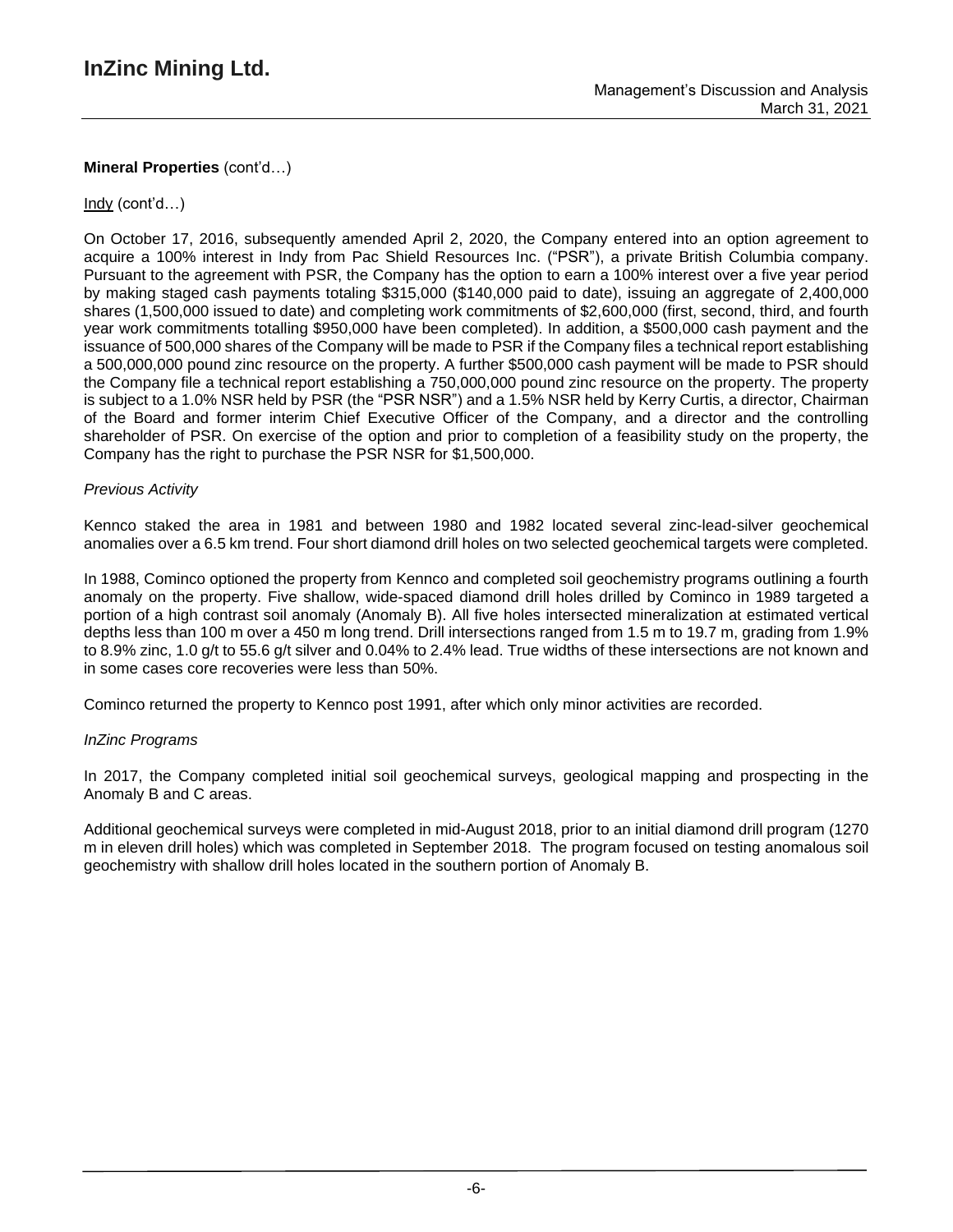Indy (cont'd…)

## *InZinc Programs* (cont'd…)

In November 2018, the company announced the discovery of shallow, high grade zinc sulphide mineralization in drill hole IB18-009 at the B-9 zone. Significant drill intersections from the 2018 drill program include:

### **B-9 Zone 2018 Drilling – Selected Highlights**

- 12.33% Zn, 2.98% Pb, 24.46 g/t Ag over 6.29 m at 60 m below surface in hole IB18-009
- 5.76% Zn, 0.48% Pb, 3.41 g/t Ag over 6.73 m at 56 m below surface in hole IB18-008
- 4.49% Zn, 1.13% Pb, 7.32 g/t Ag over 4.28 m at 27 m below surface and
- 2.24% Zn, 0.83% Pb, 5.23 g/t Ag over 5.38 m at 33 m below surface and
- 3.50% Zn, 0.66% Pb, 4.59 g/t Ag over 4.57 m at 37 m below surface in Hole IB18-002
- 9.26% Zn, 2.43% Pb, 17.98 g/t Ag over 3.05 m at 23 m below surface in hole IB18-003\*
- 3.88% Zn, 1.34% Pb, 8.90 g/t Ag over 3.99 m at 29 m below surface in hole IB18-006

Note: Drilled intersections are apparent width only. The intersections in IB18-002 are separated by lost core/no recovery. \*Low core *recoveries.*

The potential extension of the mineralization intersected at the B-9 Zone is supported by multiple, untested, highcontrast soil geochemical trends which extend to the west, north and south of the area currently drilled. Depth potential of the B-9 mineralization also remains to be tested.

In late 2018, the Company increased its claim holdings to encompass an additional zinc-in-soil geochemical anomaly, called the Action anomaly. The Action anomaly was discovered by Noranda Exploration in 1989, returning high contrast zinc-in-soil geochemical samples over a trend of 800 m.

#### *2019 Programs*

From mid-June until late-August, extensive soil geochemical surveys (1,194 soils) to further outline, extend and prioritize the various anomalies were completed. Additional work included mapping and prospecting programs on priority targets. The results of these programs were announced in late September 2019. Highlights included the definition of a large new Sedex target called the Delta Horizon. The new target is located 5 km northwest of the B-9 Zone.

#### *2019 Program Summary - Large Exploration Targets*

- **Delta Horizon:** 659 B-horizon soil samples outline a 1.5 km long high contrast, multi-element geochemical anomaly defined by distinctive Sedex pathfinder elements and rock exposures.
- **Anomaly B:** 379 soil samples extended and defined the geochemical trends associated with the 2018 Sedex discovery area (B-9 Zone). Multiple, parallel Sedex style trends are now defined with an aggregate length of 2 km of which 90% remains untested by drilling.
- **Anomaly C:** expanded the high contrast, untested geochemical anomaly to a 750 m length.
- **Action Zone Reconnaissance:** 750 m length high contrast geochemical anomaly, untested and open for expansion.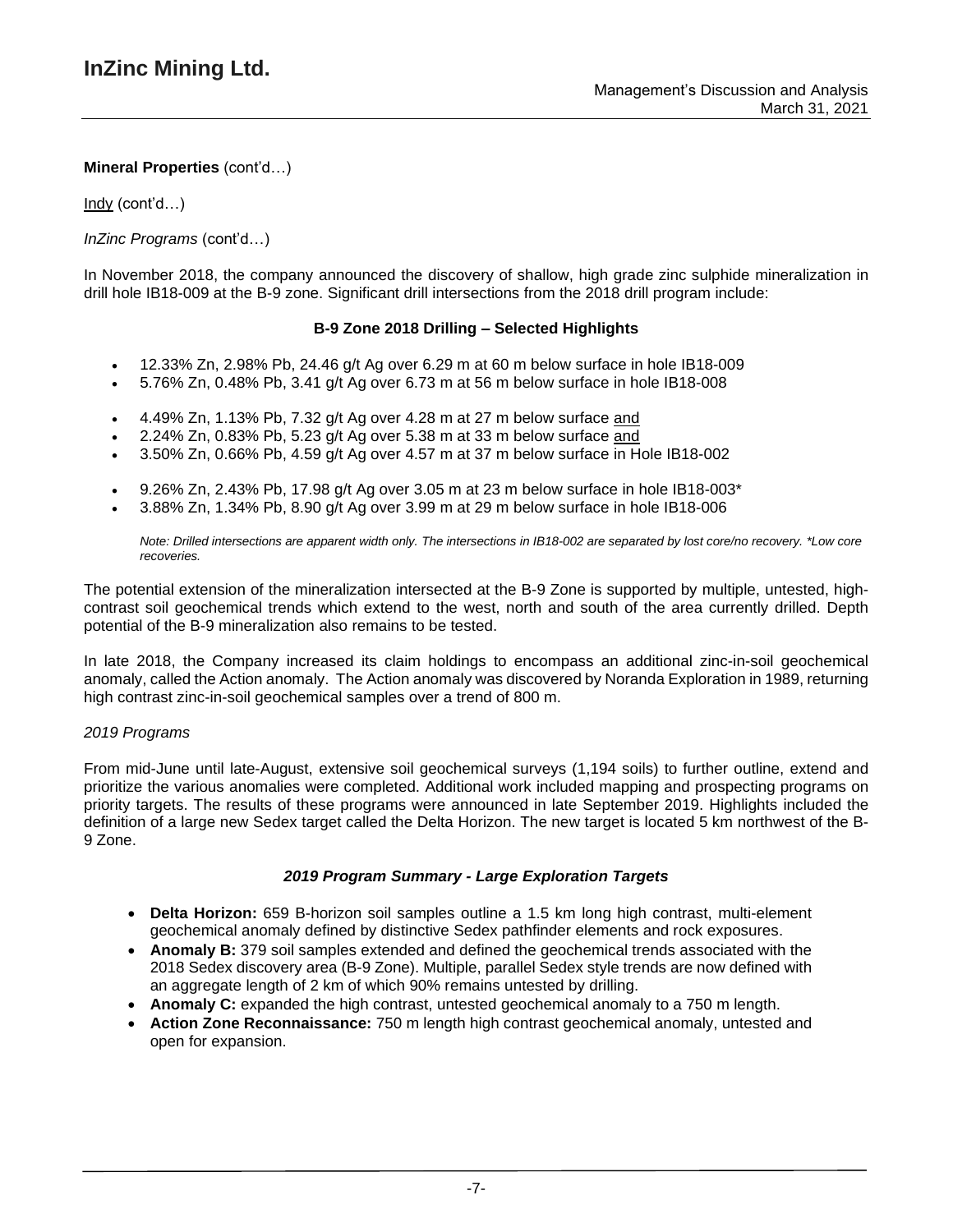Indy (cont'd…)

*2019 Programs* (cont'd…)

The 2019 program identified the distinctive geochemical signatures associated with Sedex deposits, in several potentially stacked horizons over the 7 km long main trend. The aggregate length of geochemical targets on the project now exceeds 5 km.

Exploration activities are permitted and monitored under a Multi-Year Access Bond ("MYAB") with the Government of British Columbia. Exploration expenditures are eligible for the BC Mineral Exploration Tax Credit ("BCMETC"). The Company has received \$314,976 for the BCMETC claims for 2017 – 2019. The BCMETC claim for 2020 is currently being processed.

#### *2021 Expenditure Requirements*

Under the terms of the Indy option agreement, additional property expenditures of \$350,000 are required on or before January 29, 2021. These requirements have been met.

## **Summary of Exploration and Evaluation Assets and Activities**

#### Exploration and evaluation asset summary

Exploration and evaluation asset acquisition costs for the three months ended March 31, 2021 are as follows:

|                              | <b>West Desert</b> |         |   | Indy    | Total |         |
|------------------------------|--------------------|---------|---|---------|-------|---------|
| Balance, December 31, 2020   | \$.                | 394,127 | S | 218,763 | \$    | 612,890 |
| Additions during the year:   |                    |         |   |         |       |         |
| Cash payments                |                    | ۰       |   | 35,000  |       | 35,000  |
| Shares issued                |                    | ۰       |   | 18,000  |       | 18,000  |
|                              |                    |         |   | 53,000  |       | 53,000  |
| <b>Total, March 31, 2021</b> |                    | 394.127 |   | 271,763 | S     | 665,890 |

#### Exploration and evaluation expenditures

Exploration and evaluation expenditures for the three months ended March 31, 2021 are as follows:

|                              |   | <b>West Desert</b> |     | Indv   |   | Total |
|------------------------------|---|--------------------|-----|--------|---|-------|
| Claims maintenance           | S | 633                | \$. | $\sim$ | S | 633   |
| Equipment and supplies       |   | 998                |     |        |   | 998   |
| Room and board               |   | 274                |     |        |   | 274   |
| <b>Total, March 31, 2021</b> |   | 1.905              |     | ۰.     |   | 1,905 |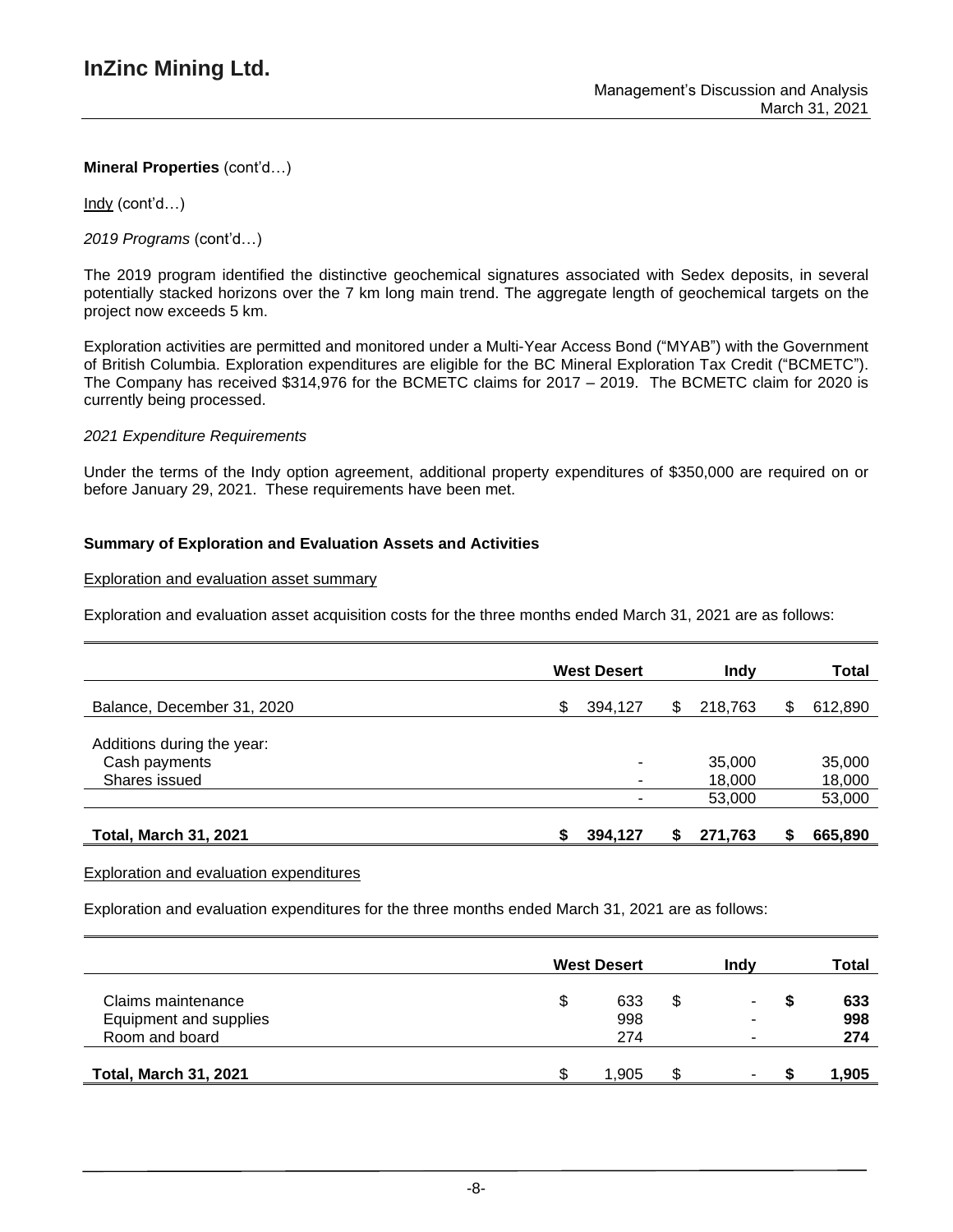## **Selected Quarterly Information**

| <b>Quarter Ended</b> | Revenue |     | Net income (loss) and<br>comprehensive income (loss) |            |    | Net income (loss)<br>per share (1) |
|----------------------|---------|-----|------------------------------------------------------|------------|----|------------------------------------|
| March 31, 2021       | c<br>J  | Nil | Φ                                                    | (29,292)   | \$ | (0.00)                             |
| December 31, 2020    | \$      | Nil | \$                                                   | 15,723     | \$ | (0.00)                             |
| September 30, 2020   | \$      | Nil | \$                                                   | (129, 826) | \$ | (0.00)                             |
| June 30, 2020        | \$      | Nil | \$                                                   | (66, 724)  | \$ | (0.00)                             |
| March 31, 2020       | \$      | Nil | \$                                                   | (21, 274)  | \$ | (0.00)                             |
| December 31, 2019    | \$      | Nil | \$                                                   | 112,577    | \$ | (0.00)                             |
| September 30, 2019   | \$      | Nil | S                                                    | (224,481)  | \$ | (0.00)                             |
| June 30, 2019        | \$      | Nil | \$                                                   | (232, 416) | \$ | (0.00)                             |

*(1)* basic and diluted

The loss and comprehensive loss for the Company varies from quarter to quarter, depending mainly on the amount of exploration activities, communication and investor relations activities, professional fees, and whether stock options were granted.

## **Current Quarter**

The loss and comprehensive loss for the three months ended March 31, 2021 was \$29,292 or \$0.00 per share compared with loss and comprehensive loss of \$21,274 or \$0.00 per share during the same quarter of 2020. The following discussion should be read in conjunction with the accompanying Financial Statements and related notes for the period.

The table below explains the significant changes in expenditures for the three months ended March 31, 2021 compared with March 31, 2020.

| <b>Expense</b>           | <b>Change in Expense</b> | <b>Explanation for Change</b>                                                                                                                       |
|--------------------------|--------------------------|-----------------------------------------------------------------------------------------------------------------------------------------------------|
| Foreign exchange         | Decrease of \$12,910     | The reclamation bond on West Desert is held in USD<br>and the USD dollar weakened against the CAD,<br>creating an unrealized foreign exchange loss. |
| Share-based compensation | Decrease of \$6,495      | There were more incentive share options that vested<br>during the prior period as compared to the current<br>period.                                |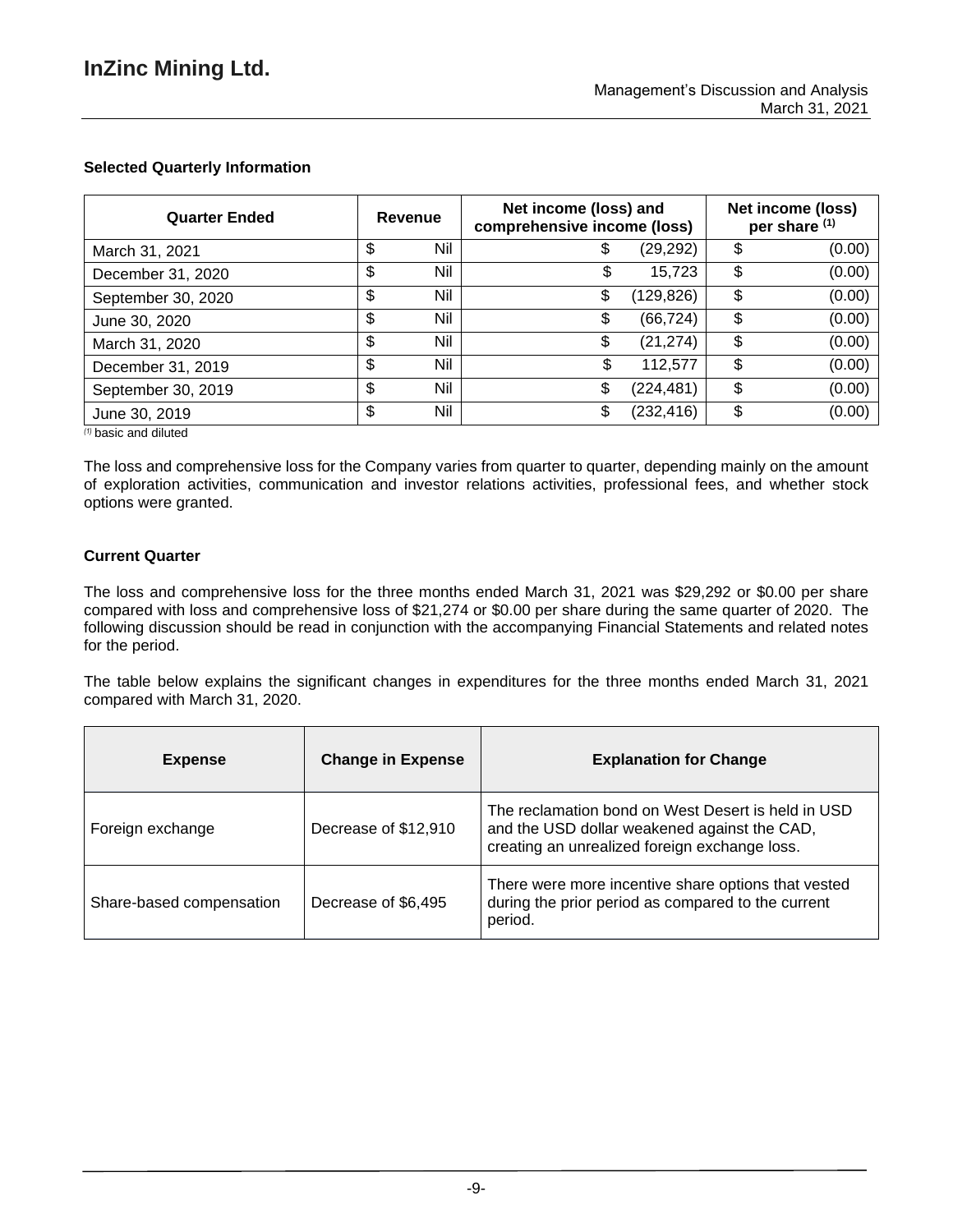## **Related Party Transactions**

The Company entered into the following transactions with related parties during the three months ended March 31, 2021:

Summary of key management personnel compensation:

|                                                                                                                                                                                                                                                           | For the three<br>months ended<br>March 31, 2021 |       | For the three<br>months ended<br>March 31, 2020 |                                              |
|-----------------------------------------------------------------------------------------------------------------------------------------------------------------------------------------------------------------------------------------------------------|-------------------------------------------------|-------|-------------------------------------------------|----------------------------------------------|
| Professional fees (Steve Vanry)<br>Share-based compensation (John Murphy)<br>Share-based compensation (Kerry Curtis)<br>Share-based compensation (Louis Montpellier)<br>Share-based compensation (Steve Vanry)<br>Share-based compensation (Wayne Hubert) | \$                                              | 3.000 | \$                                              | 3,000<br>754<br>1,207<br>754<br>602<br>1,207 |
|                                                                                                                                                                                                                                                           |                                                 | 3.000 |                                                 | 7,524                                        |

Included in accounts payable and accrued liabilities are amounts owing to related parties of \$1,050 (December 31, 2020 - \$1,050).

## **Liquidity, Financial Position and Capital Resources**

The Company's liquidity and capital resources are as follows:

|                                                          |    | March 31,<br>2021                 | December 31,<br>2020 |                                   |  |
|----------------------------------------------------------|----|-----------------------------------|----------------------|-----------------------------------|--|
| Cash<br>Receivables<br>Prepaids<br>Marketable securities | \$ | 386,536<br>2,531<br>18,010<br>249 | \$                   | 270,214<br>1,355<br>21,691<br>291 |  |
| Total current assets                                     |    | 407,326                           | \$                   | 293,551                           |  |
| Accounts payable and accrued liabilities                 |    | 28,085                            | \$                   | 50,277                            |  |
| <b>Total current liabilities</b>                         |    | 28,085                            | \$                   | 50,277                            |  |
| Working capital                                          | ¢  | 379,241                           | \$                   | 243,274                           |  |

The Company had a net working capital position of \$379,241 at March 31, 2021 compared with \$243,274 as at December 31, 2020.

The Company had cash on hand of \$386,536 on March 31, 2021 (December 31, 2020 - \$270,214). The source of cash consists of funds raised in previous financings, along with proceeds from the BCMETC, less cumulative expenditures incurred. The primary use of cash during the three months ended March 31, 2021 was the funding of operations of \$46,928 (2020 - \$29,511) and the acquisition of exploration and evaluation assets of \$35,000 (2020 - \$25,000). There was one financing during the three months ended March 31, 2021, which raised net proceeds of \$198,250, as compared to no financings during the three months ended March 31, 2020.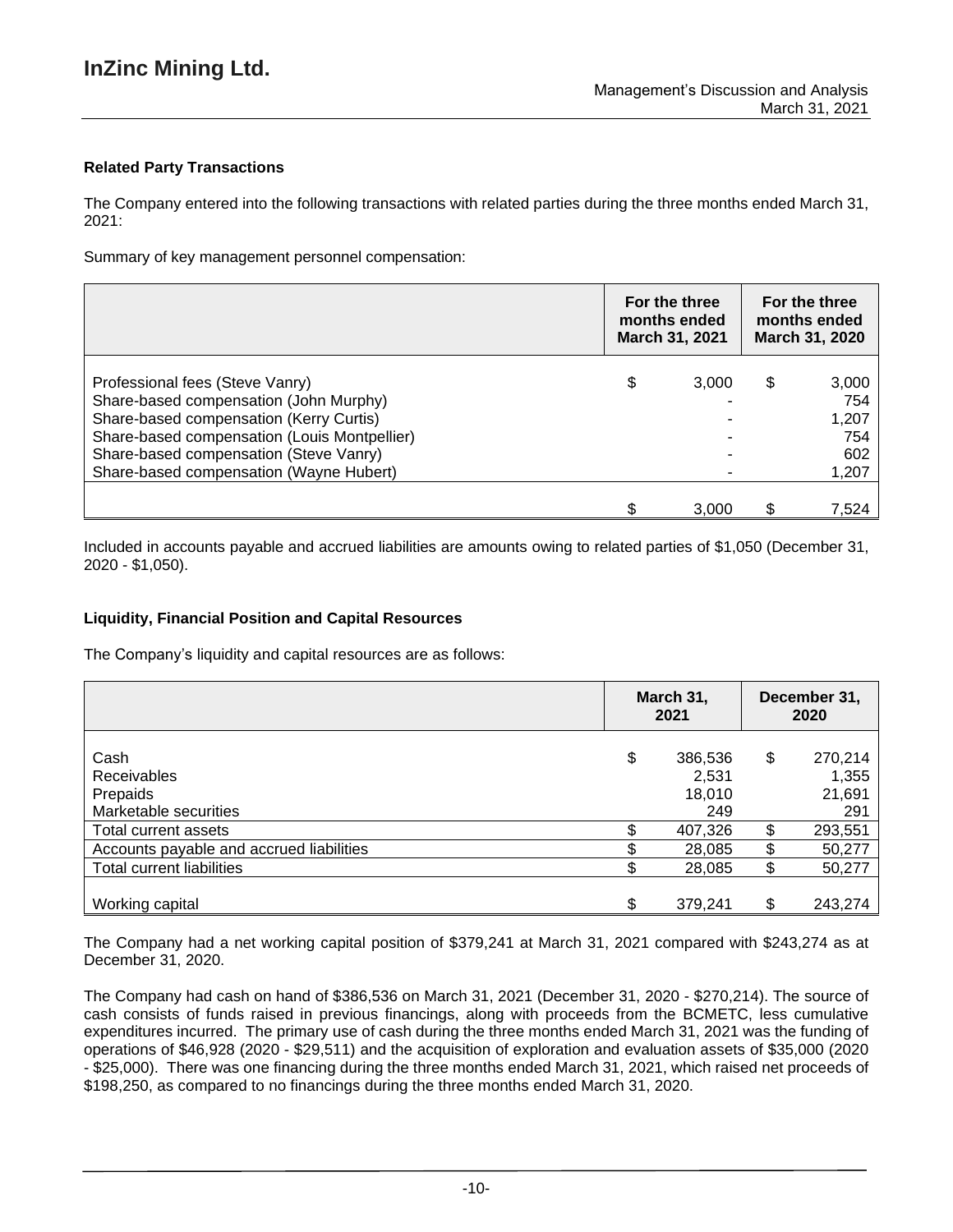### **Liquidity, Financial Position and Capital Resources** (cont'd…)

The Company's general and administrative costs, exclusive of any management compensation or direct business costs such as acquisitions, exploration field work or travel, are in the range of \$180,000 annually. These maintenance costs are typical for a public company of this nature and consist of stock exchange fees, legal fees, accounting and audit fees, transfer agent fees and general office expenses such as rent, insurance, basic administrative assistance and phone. As the Company has commenced further exploration of its properties, it may have an impact on general and administrative costs.

The Company has no known mineral reserves and is not in commercial production on any of its properties and accordingly, the Company does not generate cash from operations. The Company finances exploration activities by raising capital from equity markets from time to time.

#### **Proposed Transactions**

There are no proposed transactions to be reported.

#### **Risks and Uncertainties**

The business and operations of the Company are subject to numerous risks, many of which are beyond the Company's control. The Company considers the risks set out below to be some of the most significant to potential investors in the Company, but not all of the risks associated with an investment in securities of the Company. If any of these risks materialize into actual events or circumstances or other possible additional risks and uncertainties of which the Company is currently unaware or which it considers to be material in relation to the Company's business actually occur, the Company's assets, liabilities, financial condition, results of operations (including future results of operations), business and business prospects, are likely to be materially and adversely affected. In such circumstances, the price of the Company's securities could decline and investors may lose all or part of their investment.

#### History of losses

The Company has incurred net losses since inception and as of March 31, 2021, had an accumulated deficit of \$17,170,015.

#### No history of dividends

Since incorporation, the Company has not paid any cash or other dividends on its common stock and does not expect to pay such dividends in the foreseeable future, as all available funds will be invested primarily to finance its mineral exploration programs. The Company will need to achieve profitability prior to any dividends being declared.

#### Dilution

The Company does not generate any revenues and does not have sufficient financial resources to undertake by itself all of its planned expenditures. The Company has limited financial resources and has financed its operations primarily through the sale of securities such as common shares. The Company will need to continue its reliance on the sale of such securities for future financing, resulting in dilution to the Company's existing shareholders. The amount of additional funds required will depend largely on the success of the Company's exploration programs.

Further expenditures will depend on the Company's ability to obtain additional financing which may not be available under favourable terms, if at all.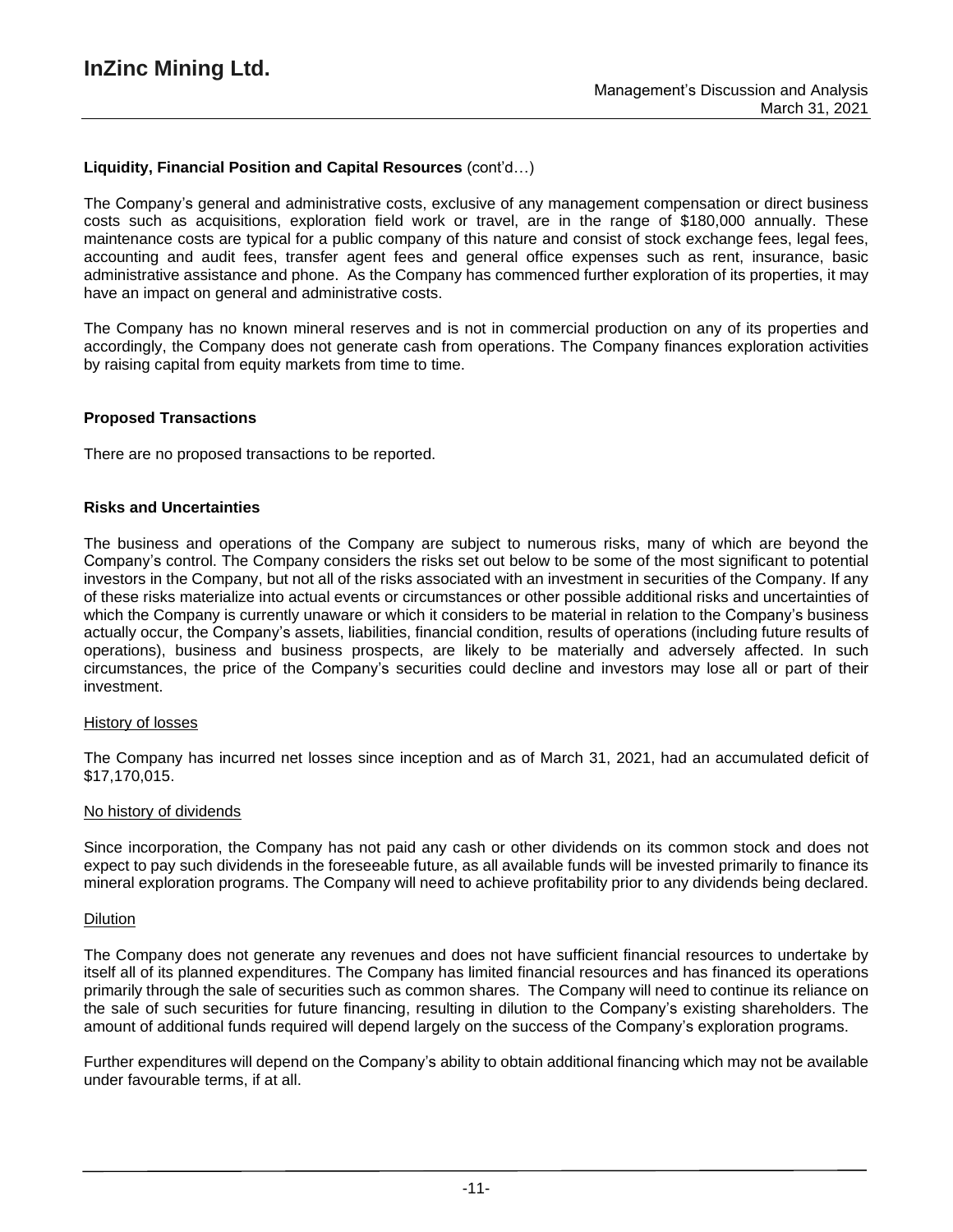## **Risks and Uncertainties** (cont'd…)

### Capital and liquidity risk

The amount of financial resources available to invest for the enhancement of shareholder value is dependent upon the size of the treasury, profitable operations, and willingness to utilize debt and issue equity. Due to the size of the Company, financial resources are limited and if the Company exceeds growth expectations or finds investment opportunities it may require debt or equity financing. There is no assurance that the Company will be able to obtain additional financial resources that may be required to successfully finance transactions or compete in its markets on favourable commercial terms.

### Dependence on key personnel

Loss of certain members of the executive team or key operational leaders of the company could have a disruptive effect on the implementation of the Company's business strategy and the efficient running of day-to-day operations until their replacement is found. Recruiting personnel is time consuming and expensive and the competition for a professional is intense. The Company may be unable to retain its key employees or attract, assimilate, retain or train other necessary qualified employees, which may restrict its growth potential.

#### Mineral exploration

Mineral exploration is subject to a high degree of risk, which even a combination of experience, knowledge and careful evaluation may fail to overcome. These risks may be even greater in the Company's case given its formative stage of development. Furthermore, exploration activities are expensive and seldom result in the discovery of a commercially viable resource. There is no assurance that the Company's exploration will result in the discovery of an economically viable mineral deposit.

#### **Preliminary Economic Assessments**

Preliminary Economic Assessments are considered to be preliminary in nature. They include inferred mineral resources that are considered too speculative to have the economic considerations applied that would enable their classification as mineral reserves. There is no certainty that the conclusions within a Preliminary Economic Assessment will be realized. Mineral resources that are not mineral reserves do not have demonstrated economic viability.

#### Management of industry risk

The Company is engaged primarily in mineral exploration and manages related industry risk issues directly. The Company's mineral exploration activities expose it to potential environmental liability risk. It is management's policy to review environmental compliance and exposure on an ongoing basis. The Company follows industry standards and specific project environmental requirements. The Company is currently in the exploration stage on its property interests and has not determined whether significant site recovery costs will be required. Management is not aware of and does not anticipate any significant environmental remediation costs or liabilities in respect of its current operations.

## Commodity and equity prices

The Company has exposure to price risk with respect to commodity and equity prices. Equity price risk is defined as the potential adverse impact on the Company's earnings due to movements in individual equity prices or general movements in the level of the stock market. Commodity price risk is defined as the potential adverse impact on earnings and economic value due to commodity price movements and volatilities.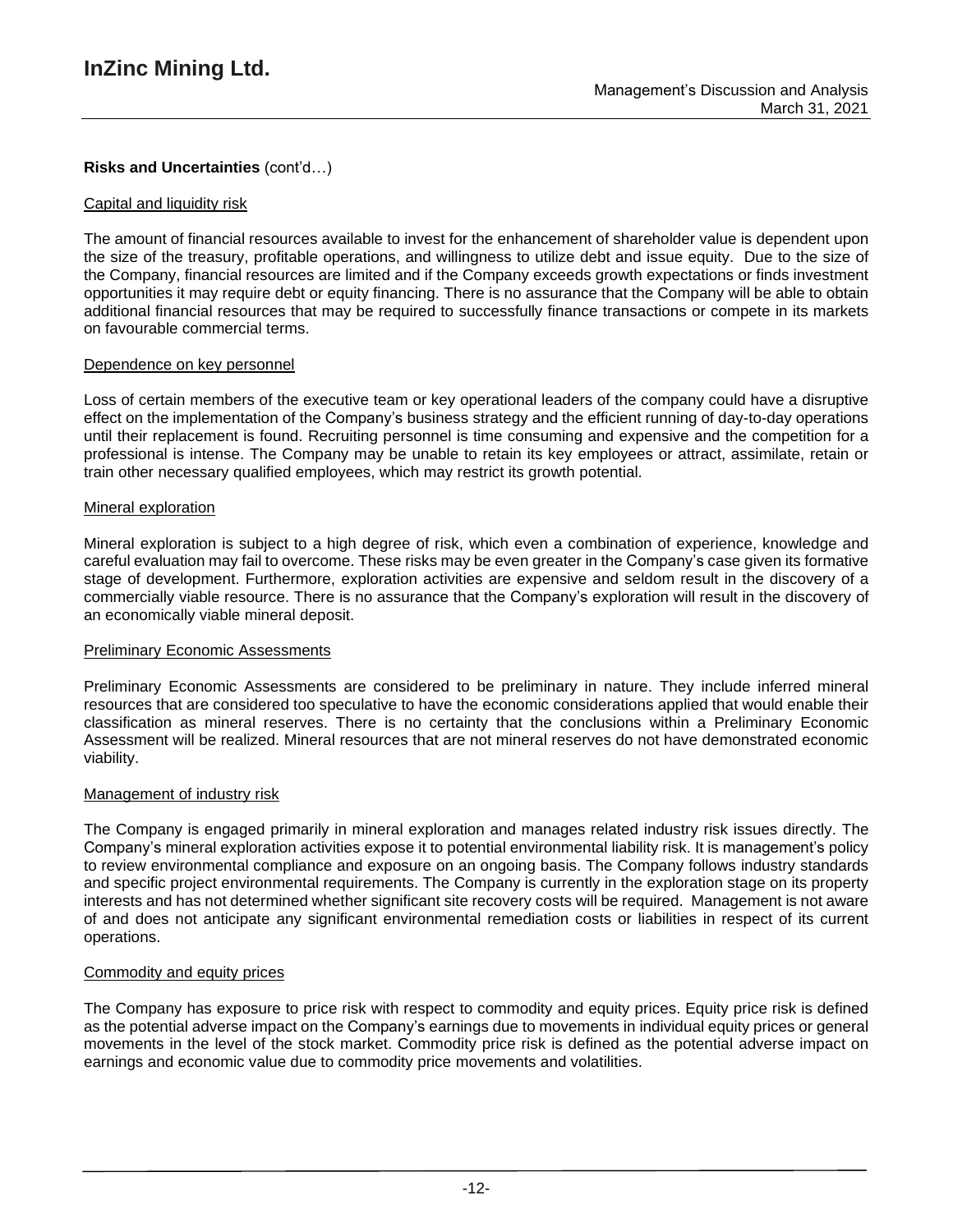## **Risks and Uncertainties** (cont'd…)

### Other risks

The Company will need additional funding to complete its short and long term objectives. The ability of the Company to raise such financing in the future will depend on the prevailing market conditions, as well as the business performance of the Company. Current global financial conditions have been subject to increased volatility which has negatively impacted access to public financing. There can be no assurances that the Company will be successful in its efforts to raise additional financing on terms satisfactory to the Company. The market price of the Company's shares at any given point in time may not accurately reflect value. If adequate funds are not available or not available on acceptable terms, the Company may not be able to take advantage of opportunities, to develop new projects or to otherwise respond to competitive pressures.

The Company is dependent upon the services of key executives, including the Chief Executive Officer. Certain directors and officers of the Company also serve as directors and/or officers of other companies involved in mineral exploration and development and, consequently, there exists the possibility for such directors and officers to be in a position of conflicts of interest.

The Company's business and operations could be adversely affected by the outbreak of an epidemic or a pandemic or other health crises, including the recent outbreak of COVID-19. On January 30, 2020, the World Health Organization declared the outbreak a global health emergency and on March 20, 2020, the government of Canada closed their border to non-essential travel. The Canadian government has enacted 14 days of mandatory quarantine for any person entering Canada by air, sea or land. Global government actions, including these restrictive measures in Canada, along with market uncertainty could cause an economic slowdown resulting in a decrease in the demand for metals and have a negative impact on metal prices, as well as possible disruptions to global supply chains. While these effects are expected to be temporary, the duration of the business disruptions internationally and related financial impact cannot be reasonably estimated at this time.

#### **Critical Accounting Estimates**

The preparation of the condensed interim consolidated financial statements in conformity with IFRS requires management to make certain estimates, judgments and assumptions that affect the reported amounts of assets and liabilities at the date of the condensed interim consolidated financial statements and the reported expenses during the period.

Although management uses historical experience and its best knowledge of the amount, events or actions to form the basis for judgments and estimates, actual results may differ from these estimates.

Estimates are made when applying accounting policies. The critical estimates that have the most significant effects on the amounts recognized in the condensed interim consolidated financial statements are as follows:

### Economic recoverability and probability of future economic benefits of exploration and evaluation assets

Management has determined that exploration, evaluation, and related costs incurred which were capitalized may have future economic benefits and may be economically recoverable. Management uses several criteria in its assessments of economic recoverability and probability of future economic benefits including, geologic and other technical information, a history of conversion of mineral deposits with similar characteristics to its own properties to proven and probable mineral reserves, the quality and capacity of existing infrastructure facilities, evaluation of permitting and environmental issues and local support for the project.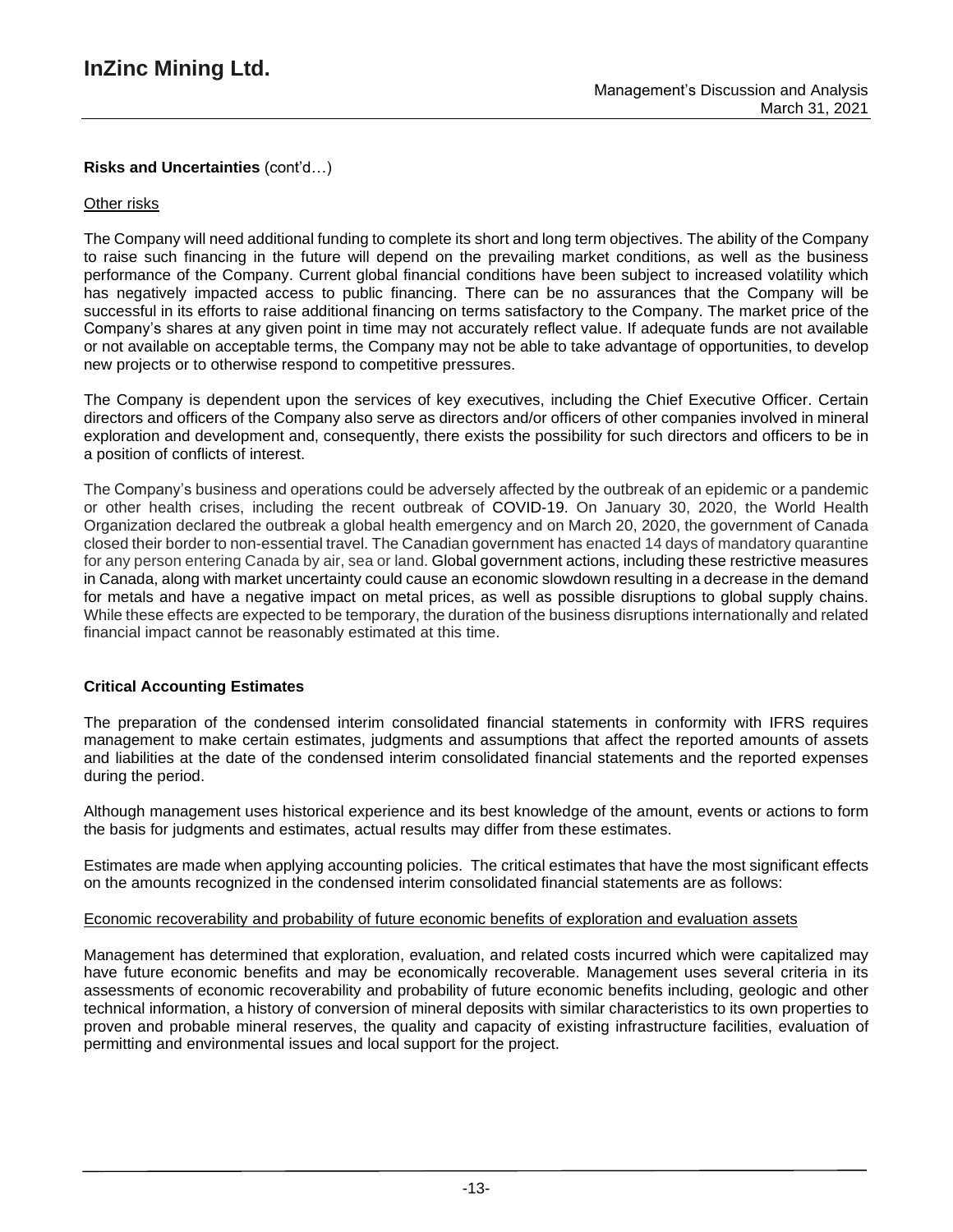## **Critical Accounting Estimates** (cont'd…)

#### Valuation of share-based compensation

The Company uses the Black-Scholes Option Pricing Model for valuation of share-based compensation. Option pricing models require the input of subjective assumptions including expected price volatility, interest rate, and forfeiture rate. Changes in the input assumptions can materially affect the fair value estimate and the Company's earnings and equity reserves.

#### **New Accounting Policies Adopted**

There were no changes in accounting policies, including initial adoption, during the period.

#### **Off-Balance Sheet Arrangements**

The Company does not have any off-balance sheet arrangements.

#### **Financial Instruments and Risk Management**

Financial instruments measured at fair value are classified into one of three levels in the fair value hierarchy according to the relative reliability of the inputs used to estimate the fair values. The three levels of the fair value hierarchy are:

- Level 1 Unadjusted quoted prices in active markets for identical assets or liabilities;
- Level 2 Inputs other than quoted prices that are observable for the asset or liability either directly or indirectly; and
- Level 3 Inputs that are not based on observable market data.

Marketable securities are measured at fair value using level 1 inputs. The fair value of cash, receivables, reclamation deposits, and accounts payable and accrued liabilities approximates their carrying values.

#### Financial risk factors

The Company is exposed to a variety of financial risks by virtue of its activities including credit, liquidity, interest rate, foreign currency, and price risk.

#### *Credit risk*

The Company is exposed to industry credit risks arising from its cash holdings and receivables. The Company manages credit risk by placing cash with major Canadian financial institutions. The Company's receivables are due from the Federal Government of Canada. Management believes that credit risk related to these amounts is nominal.

#### *Liquidity risk*

Liquidity risk is the risk that the Company will not have sufficient funds to meet its financial obligations when they are due. To manage liquidity risk, the Company reviews additional sources of capital and financing to continue its operations and discharge its commitments as they become due.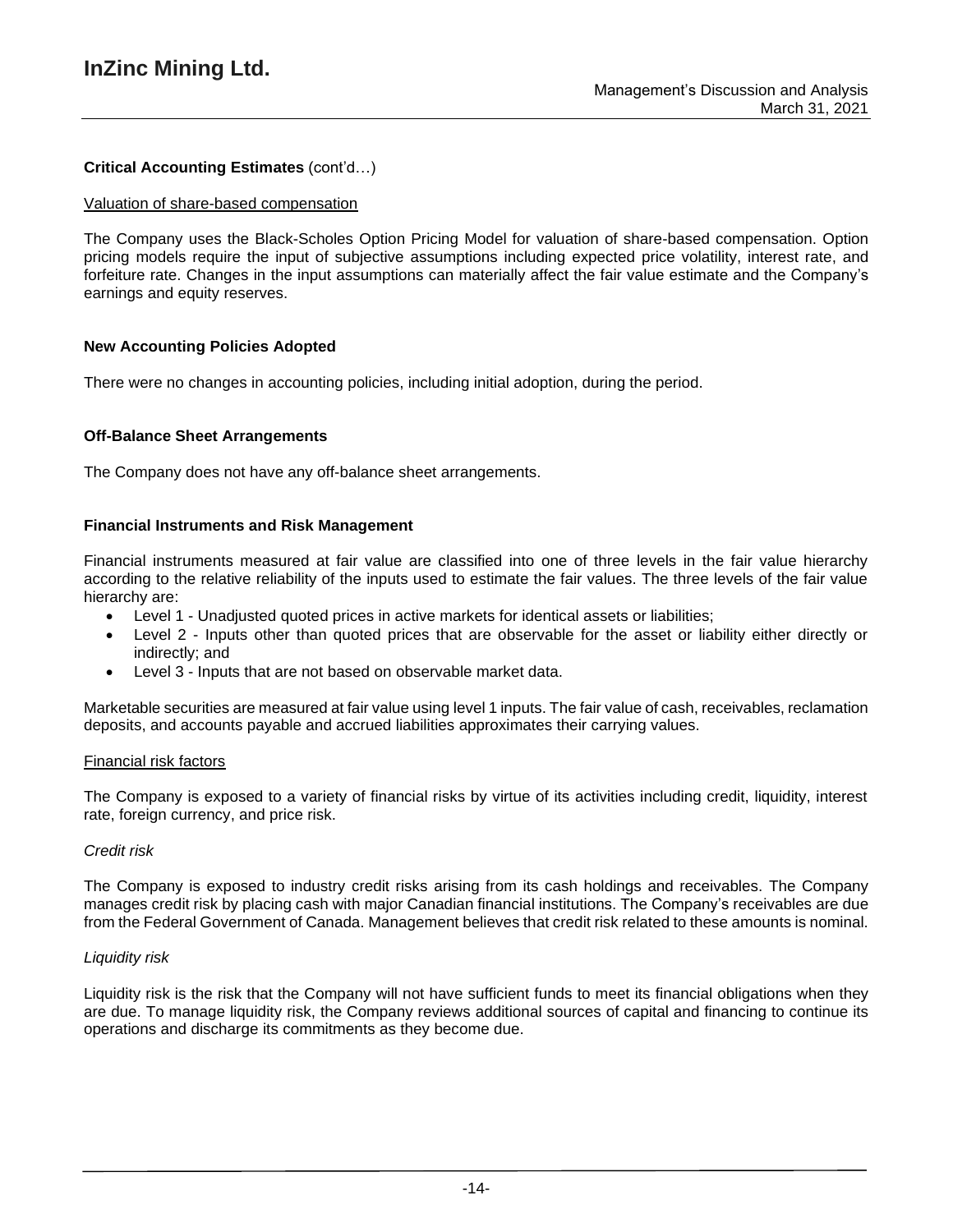## **Financial Instruments and Risk Management** (cont'd…)

#### *Interest rate risk*

Interest rate risk is the risk that the fair value of future cash flows of a financial instrument will fluctuate because of changes in market interest rates. The Company is not exposed to interest rate risk as it does not have any significant financial instruments with interest rates, with the exception of cash. Interest earned on cash is based on prevailing bank account interest rates, which may fluctuate. A 1% change in interest rates would result in a nominal difference for the three months ended March 31, 2021.

#### *Foreign currency risk*

The Company is exposed to foreign currency risk on fluctuations related to cash and accounts payables and accrued liabilities that are denominated in United States Dollars. A 10% change in foreign exchange rates would result in a nominal difference for the three months ended March 31, 2021.

#### *Price risk*

The Company has limited exposure to price risk with respect to commodity and equity prices. Equity price risk is defined as the potential adverse impact on the Company's earnings due to movements in individual equity prices or general movements in the level of the stock market. Commodity price risk is defined as the potential adverse impact on earnings and economic value due to commodity price movements and volatilities.

#### **Subsequent Events**

Events subsequent to March 31, 2021 have been disclosed elsewhere in this MD&A.

#### **Authorized and Issued Share Capital as at May 26, 2021**

Issued and outstanding: 122,152,084 common shares

Options outstanding are as follows:

| <b>Number of options</b> | <b>Exercise price</b> |      | <b>Expiry date</b> |
|--------------------------|-----------------------|------|--------------------|
|                          |                       |      |                    |
| 2,650,000                | \$                    | 0.09 | May 31, 2021       |
| 500,000                  | \$                    | 0.11 | June 21, 2021      |
| 2,350,000                | \$                    | 0.05 | May 30, 2022       |
| 980,000                  | \$                    | 0.12 | October 11, 2022   |
| 100,000                  | \$.                   | 0.05 | February 4, 2024   |
|                          |                       |      |                    |
| 6,580,000                |                       |      |                    |